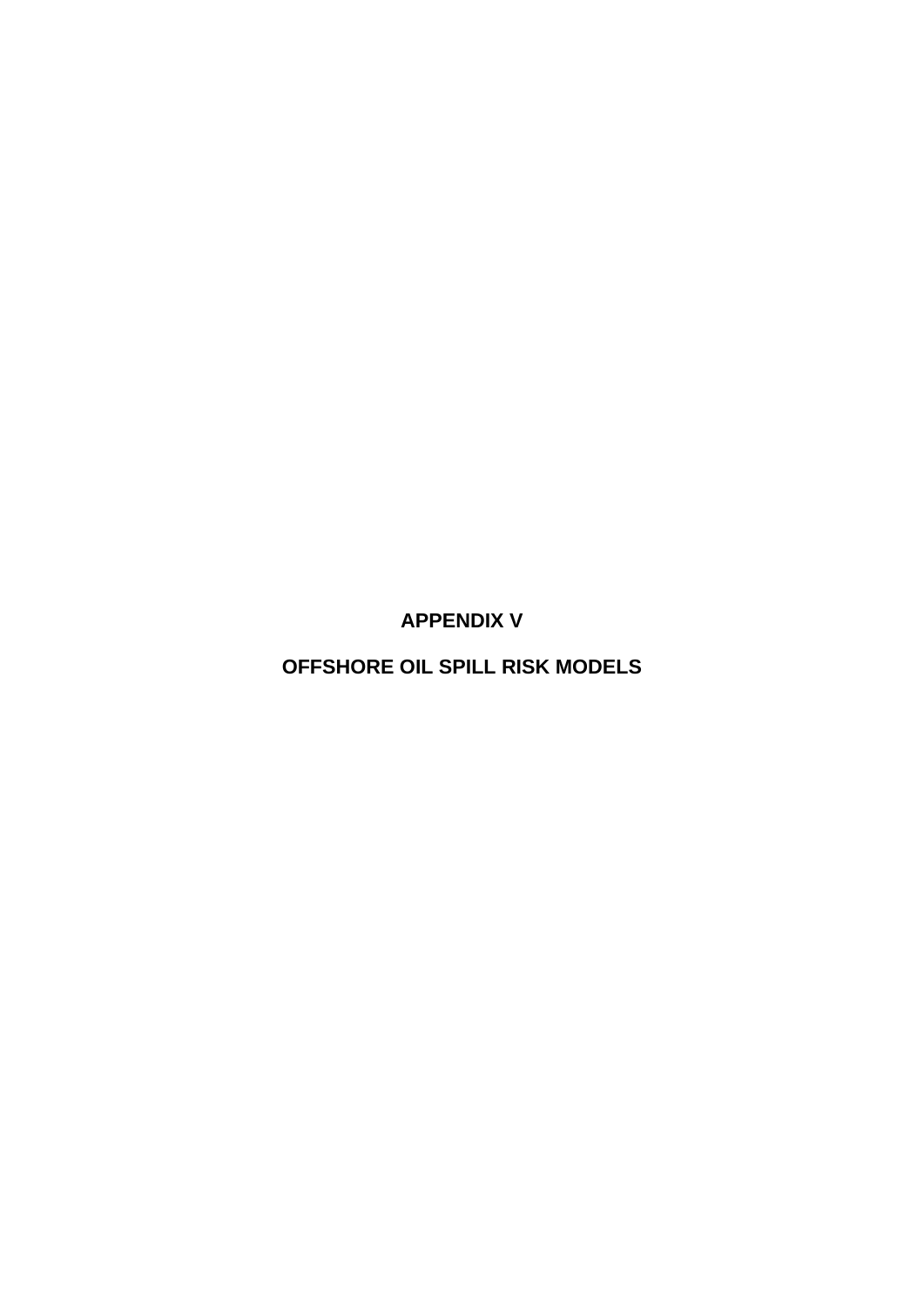

# APPENDIX V - OFFSHORE OIL SPILL RISK MODELS

## **Contents**

| V.1.1 |  |
|-------|--|
| V.1.2 |  |
| V.1.3 |  |
|       |  |
| V.2.1 |  |
| V.2.2 |  |
| V.2.3 |  |
|       |  |
| V.3.1 |  |
| V.3.2 |  |
| V.3.3 |  |
| V.3.4 |  |
| V.4   |  |
|       |  |
|       |  |
| V.5.2 |  |
|       |  |
| V.6.1 |  |
| V.6.2 |  |
|       |  |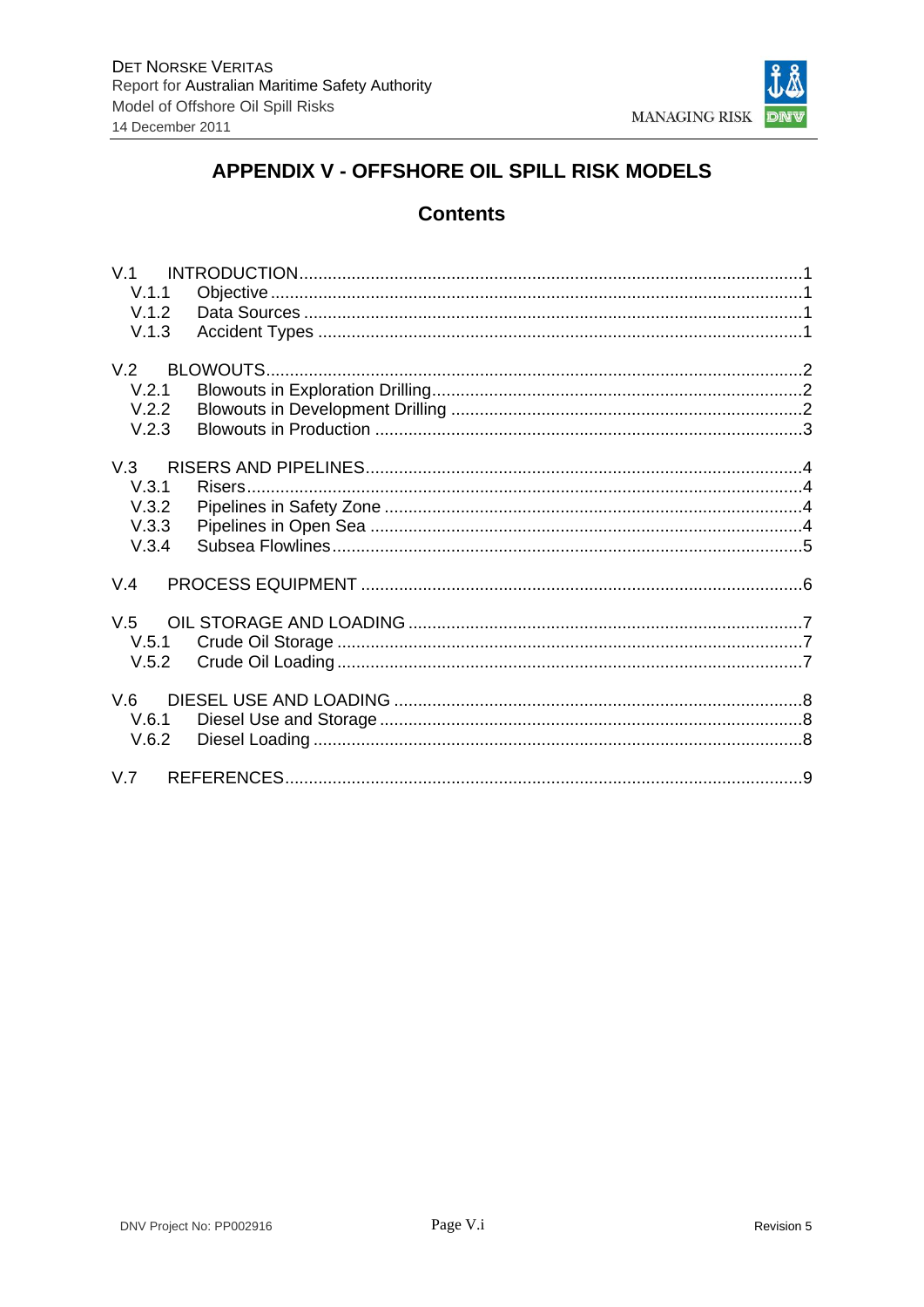

## **V.1 INTRODUCTION**

#### **V.1.1 Objective**

This appendix describes the models of oil spill risks in offshore operations that are used in the project. The models are based on an analysis of offshore accident experience, mainly in the North Sea and the Gulf of Mexico.

#### **V.1.2 Data Sources**

The main current data source is the International Association of Oil & Gas Producers (OGP). This is appropriate for current oil spill frequencies.

Another source is the Oil Spill Risk Database (OSRD) model that was developed by DNV from oil spills in the North Sea and the Gulf of Mexico during 1975-90, and was used in the previous risk assessment for Australian waters (DNV 1999). Although this source is old, the relatively high numbers of accidents in that period are useful for spill size distributions. These are considered still be applicable today in the absence of better size distributions.

These results are compared to the experience of offshore oil spills in Australian waters from Appendix III, taking account of the level of activity that is documented in Appendix I.

#### **V.1.3 Accident Types**

The following accident types are modelled:

- Blowouts during well drilling, production and workover.
- Leaks from risers and pipelines
- Leaks from process equipment
- Leaks from crude oil storage and loading
- Leaks from diesel use and loading

These accident types are considered separately below.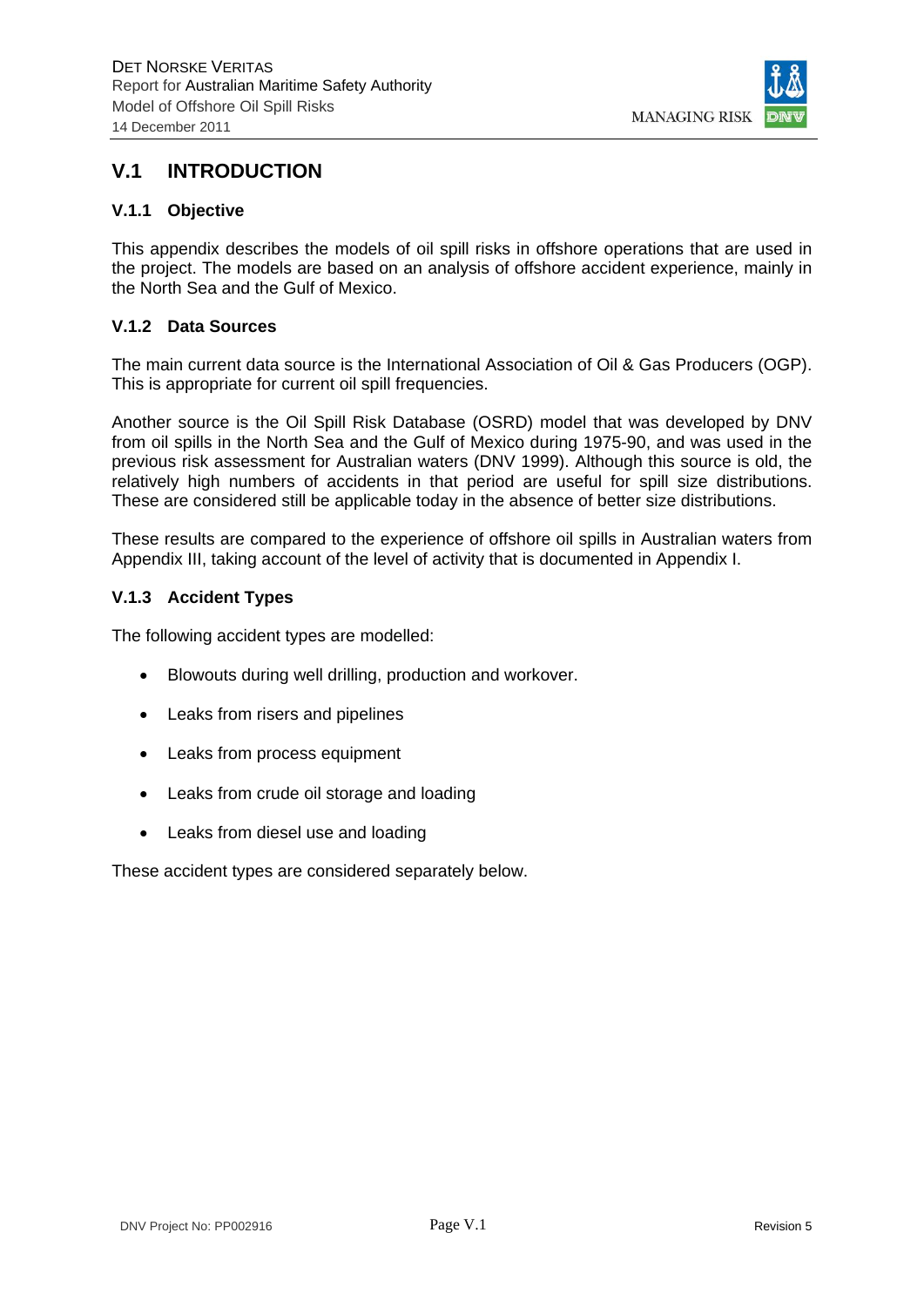

# **V.2 BLOWOUTS**

### **V.2.1 Blowouts in Exploration Drilling**

The frequency of blowouts from normal exploration wells, excluding shallow gas blowouts, is estimated as  $3.1 \times 10^{-4}$  per well drilled (OGP 2010a). This is based on data from the Gulf of Mexico, UK and Norway during 1980-2004, with adjustment for trends. It applies to well operations of North Sea standard, defined as operations with blowout preventer (BOP) installed including shear rams, and a two-barrier principle followed. Shallow gas blowouts are excluded because these are not expected to result in oil spills.

This is expected to be appropriate for offshore operations in Australian waters, but it is desirable to check against actual experience. At present there are approximately 60 exploration/appraisal wells drilled in Australia each year (Appendix I), so the frequency implies a 2% chance of an exploration/appraisal well blowout somewhere in Australian waters each year. This is consistent with the fact that no such blowouts have occurred. However, a similar comparison for development wells gives the opposite conclusion (see Section V.2.2), and since similar management and oversight are applied to both types of wells it may be appropriate to reconsider the validity of generic data to Australian exploration/appraisal wells once the underlying causes of the Montara blowout are fully understood.

The OSRD model included a frequency of oil spills due to exploration well drilling of 6.7 x 10<sup>-4</sup> Q<sup>-0.3</sup> per well drilled for spill size Q in barrels. This is 6.7 x 10<sup>-4</sup> x 7.3<sup>-0.3</sup> = 3.7 x 10<sup>-4</sup>  $Q<sup>-0.3</sup>$  per well drilled for Q in tonnes. This is slightly higher than the OGP data, probably due to the data being older. Although the frequency is now obsolete, this is the only available source that gives a size distribution.

Combining the OGP frequency with the OSRD size distribution, the selected blowout frequency distribution is:

$$
F = 3.1 \times 10^{-4} \, \text{Q}^{-0.3}
$$
 for spill size Q in tonnes

The 2010 Macondo blowout in the Gulf of Mexico is consistent with this distribution, The outflow quantity in that event was 4.9 million barrels (approximately 670,000 tonnes). The probability of a spill exceeding this size is  $670,000^{-0.3} = 0.018$ . In other words, approximately 1 in 55 blowouts of 1 tonne or more would be expected to exceed 670,000 tonnes outflow.

### **V.2.2 Blowouts in Development Drilling**

The frequency of blowouts from normal development wells, excluding shallow gas blowouts, is estimated as  $6.0 \times 10^{-5}$  per well drilled (OGP 2010a). This is based on data from the Gulf of Mexico, UK and Norway during 1980-2004, with adjustment for trends. It applies to well operations of North Sea standard, as above. Including completions, the frequency increases to  $1.6 \times 10^{-4}$  per well.

At present there are approximately 35 development wells drilled in Australia each year (Appendix I), so the frequency implies a 0.6% chance of a development well blowout somewhere in Australian waters each year. The occurrence of the Montara blowout in 2009 could therefore be considered extremely unfortunate or could be taken as evidence that the risk in Australian waters is much higher. In general, when there is large uncertainty in a risk assessment, it is appropriate to use the more pessimistic approach. However, a single event can only give a very uncertain frequency estimate, so the following calculation is only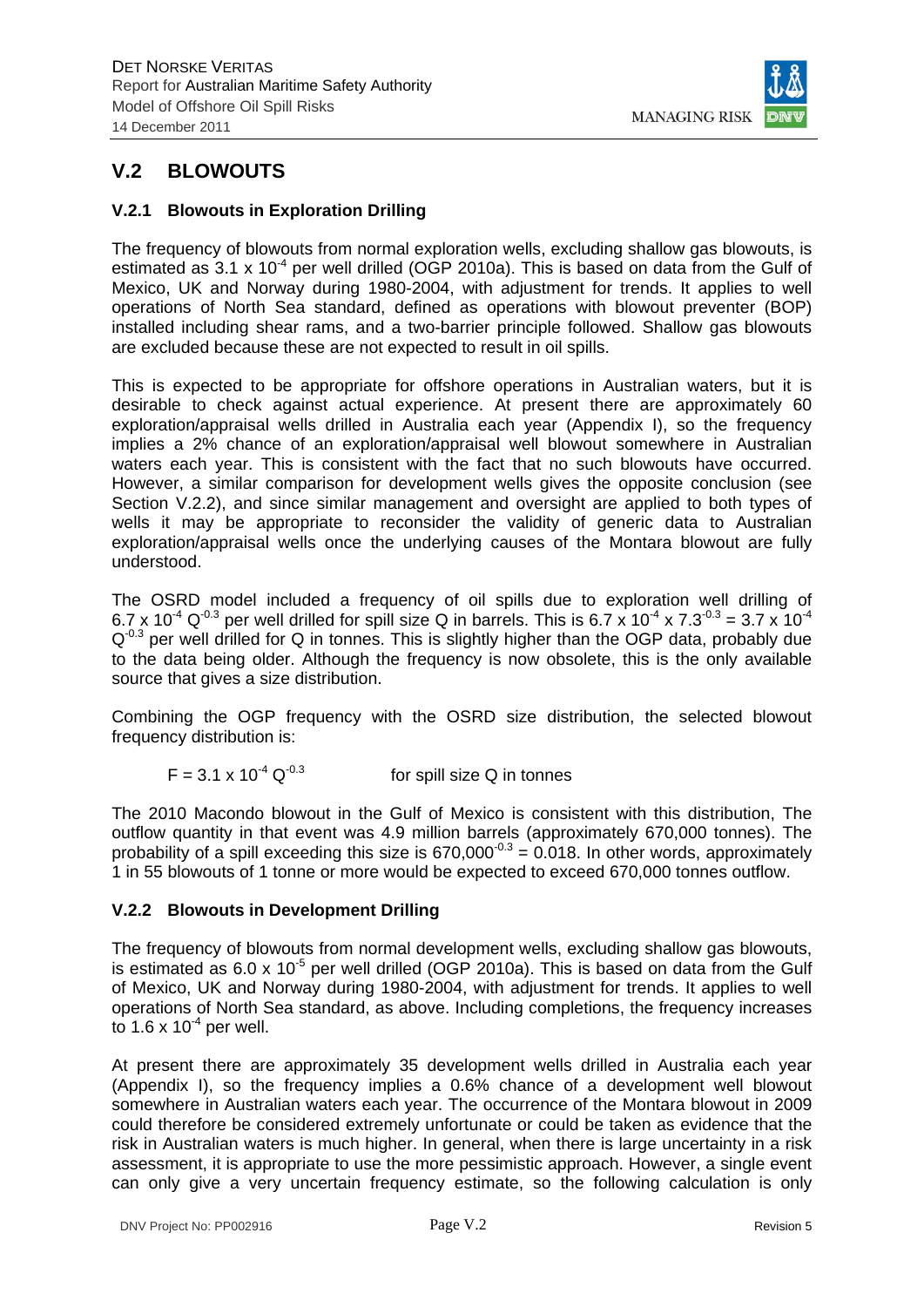

indicative. If the Montara blowout was compared to approximately 30 years of drilling 35 development wells per year, it would imply a blowout frequency of approximately  $10^{-3}$  per well drilled. This is an order of magnitude higher than the OGP value above.

The OSRD model included a frequency of oil spills over 1 tonne due to development well drilling and completion of 4.5 x 10<sup>-4</sup> x 7.3<sup>-0.3</sup> = 2.5 x 10<sup>-4</sup> per well. This is slightly higher than the OGP data. It is therefore adopted as an interim reflection of the uncertainty that the Montara blowout creates about the applicability of North Sea standards in Australian waters. It may be appropriate to reconsider this once the underlying causes of the Montara blowout are fully understood

The spill size distribution, based on the OSRD model, is:

$$
F = 2.5 \times 10^{-4} \text{ Q}^{-0.3}
$$
 for spill size Q in tonnes

The outflow quantity in the Montara blowout was estimated as 400 barrels per day (64 tonnes per day at the density of the Montara oil). The duration was 74 days, giving a total spill quantity of 4736 tonnes. Based on the OSRD model, the probability of a spill exceeding this size is  $4736^{-0.3} = 0.078$ . In other words, approximately 1 in 13 blowouts of 1 tonne or more would be expected to exceed 4736 tonnes outflow. It is impossible to evaluate whether this model is valid without a detailed assessment of reservoirs and drilling programmes in Australian waters.

#### **V.2.3 Blowouts in Production**

The frequency of blowouts from oil production wells, including external causes, is estimated as  $3.9 \times 10^{-5}$  per well year (OGP 2010a). This is based on data from the Gulf of Mexico, UK and Norway during 1980-2004, with adjustment for trends. It applies to well operations of North Sea standard, as above. Including workovers (0.2 per well year) and wirelining (1.7 per well year) the frequency increases to  $6.9 \times 10^{-5}$  per well year.

This is expected to be appropriate for offshore operations in Australian waters, but it is desirable to check against actual experience. At present there are approximately 410 oil/condensate wells in production in Australian waters (Appendix I), so the frequency implies a 3% chance of a production well blowout somewhere in Australian waters each year. This is consistent with the fact that no production blowouts with significant oil spills have occurred.

The OSRD model included a frequency of oil spills over 1 tonne due to production blowouts of 3.6 x 10<sup>-5</sup> x 7.3<sup>-0.3</sup> = 2.0 x 10<sup>-5</sup> per well year. Including workovers (0.5 per well year in the previous study) the frequency increases to 8.9 x  $10^{-5}$  per well year. This is slightly higher than the OGP data, probably due to the data being older. Although the frequency is now obsolete, this is the only available source that gives a size distribution.

Combining the OGP frequency with the OSRD size distribution, the selected blowout frequency distribution is:

 $F = 6.9 \times 10^{-5} \text{ Q}^{-0.3}$  for spill size Q in tonnes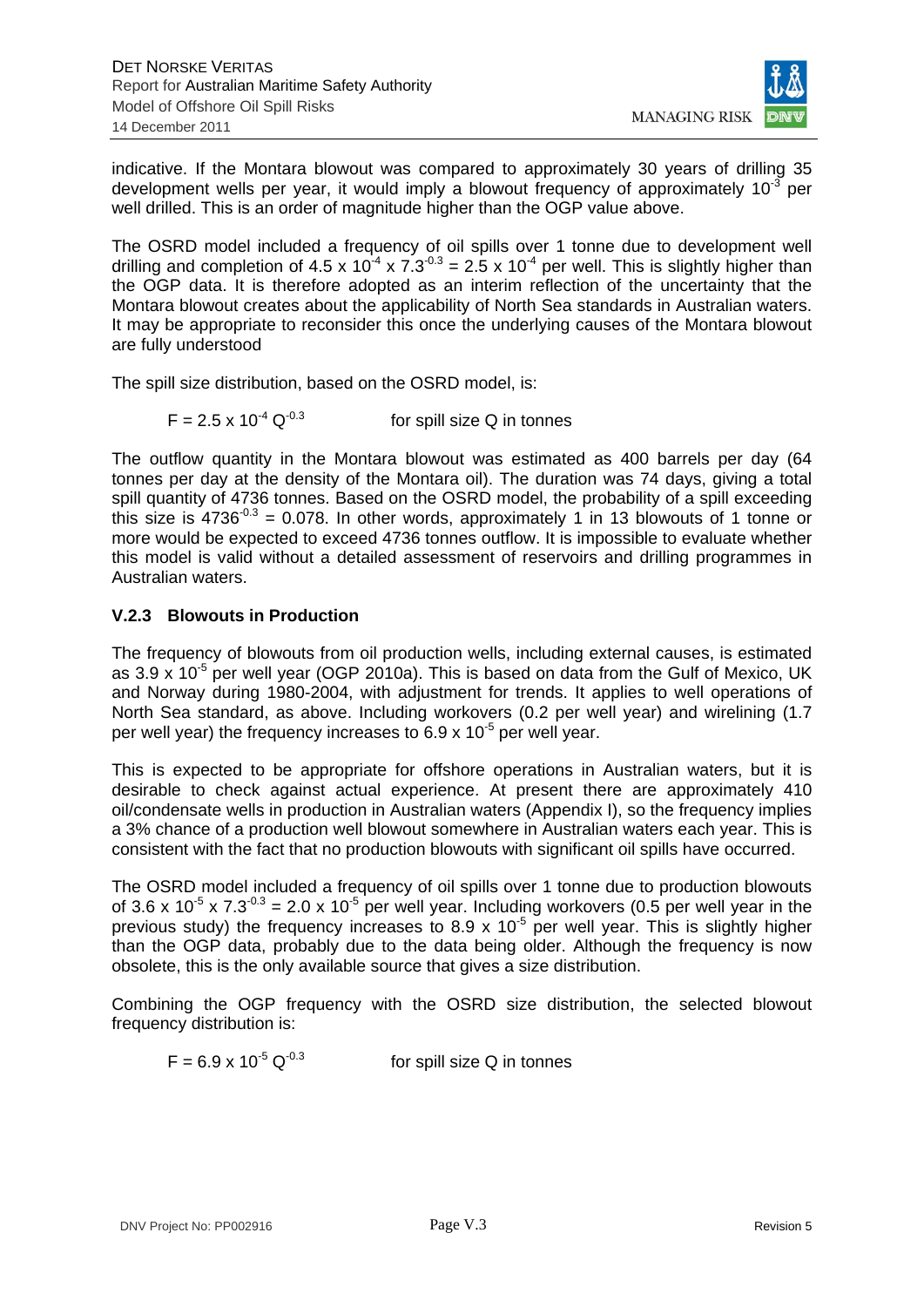

## **V.3 RISERS AND PIPELINES**

#### **V.3.1 Risers**

The frequency of leaks from steel risers is estimated as  $9.1 \times 10^{-4}$  per riser year (OGP 2010b). This is for risers of 16" or less, and is based on North Sea data.

At present there are approximately 139 production risers in Australia (Appendix I), so the frequency implies a 13% chance of a riser leak somewhere in Australian waters each year. This is consistent with 2 such events with spill quantity over 1 tonne being recorded in the AMSA data from 1982-2010. Both of these were associated with risers on mobile production units.

The OSRD model included a frequency of oil spills over 1 tonne due to risers of 6.3 x 10<sup>-4</sup> x  $7.3^{-0.7}$  = 1.6 x 10<sup>-4</sup> per riser year. This is much lower than the OGP data, possibly due to the assumption of a minimum spill size of 1 tonne. Because leaks from risers are likely to be detected, there is a high probability of spills less than 1 tonne. If a size threshold of 0.1 tonnes was used, the frequency from the OSRD model would be 5x higher, i.e. 8.0 x 10<sup>-4</sup> per riser year. This is roughly consistent with the OGP data, if it is assumed that OGP includes all leaks of 0.1 tonnes or more.

The spill size distribution, based on the OSRD model, is:

$$
F = 1.6 \times 10^{-4} \, \text{Q}^{-0.7}
$$
 for spill size Q in tonnes

#### **V.3.2 Pipelines in Safety Zone**

The frequency of leaks from subsea pipelines within the platform safety zones is estimated as 7.9 x  $10^{-4}$  per pipeline year (OGP 2010b). This is for pipelines of 16" or less, and is based on North Sea data.

At present there are approximately 139 production risers in Australia (Appendix I), implying the same number of pipelines within safety zones, so the frequency implies a 11% chance of a leak from a pipeline within a safety zone somewhere in Australian waters each year. No such events are recorded in the AMSA data from 1982-2010.

The OSRD model included a frequency of oil spills over 1 tonne due to pipelines within the safety zone of  $6.3 \times 10^{-4} \times 7.3^{0.46} = 2.5 \times 10^{-4}$  per pipeline year. This is much lower than the OGP data, possibly due to the assumption of a minimum spill size of 1 tonne. Because leaks from pipelines in the safety zone are likely to be detected, there is a high probability of spills less than 1 tonne. If a size threshold of 0.1 tonnes was used, the frequency from the OSRD model would be 3x higher, i.e.  $7.5 \times 10^{-4}$  per pipeline year. This is roughly consistent with the OGP data, if it is assumed that OGP includes all leaks of 0.1 tonnes or more.

The spill size distribution, based on the OSRD model, is:

 $F = 2.5 \times 10^{-4} \text{ Q}^{-0.46}$  for spill size Q in tonnes

#### **V.3.3 Pipelines in Open Sea**

The frequency of leaks from subsea pipelines in the open sea (i.e. between the platform safety zone and the pipeline landfall) is estimated as  $5.1 \times 10^{-5}$  per pipeline-km year (OGP 2010b). This is for pipelines of 24" or less, and is based on North Sea data.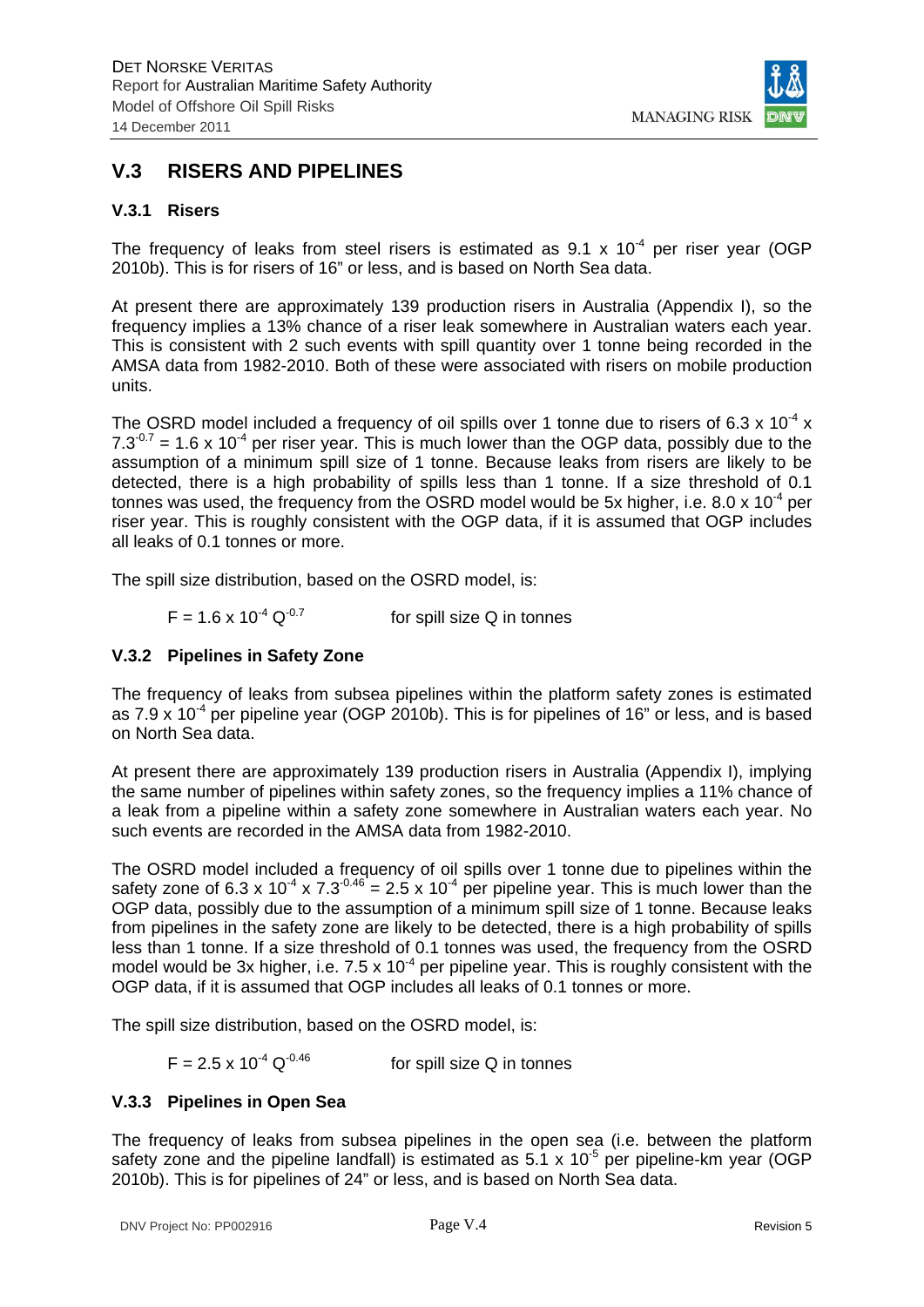

At present there are approximately 1135 offshore pipeline km in Australia (Appendix I), so the frequency implies a 6% chance of a pipeline leak somewhere in Australian waters each year. No such events are recorded in the AMSA data from 1982-2010.

The OSRD model included a frequency of oil spills over 1 tonne due to pipelines in the open sea of 4.9 x 10<sup>-5</sup> x 7.3<sup>-0.46</sup> = 2.0 x 10<sup>-5</sup> per pipeline-km year. This is much lower than the OGP data, possibly due to the assumption of a minimum spill size of 1 tonne. If a size threshold of 0.1 tonnes was used, the frequency from the OSRD model would be 3x higher, i.e. 6.0 x  $10^{-5}$ per pipeline year. This is roughly consistent with the OGP data, if it is assumed that OGP includes all leaks of 0.1 tonnes or more.

The spill size distribution, based on the OSRD model, is:

 $F = 2.0 \times 10^{-5} \text{ Q}^{-0.46} \text{ L}$  for spill size Q in tonnes and pipeline length L in km

### **V.3.4 Subsea Flowlines**

The frequency of leaks from subsea flowlines (i.e. small pipelines containing unprocessed well fluid) is estimated as  $5.0 \times 10^{-4}$  per pipeline-km year (OGP 2010b). This is based on North Sea data.

At present there are approximately 200 subsea flowline km in Australia (to be added to Appendix I), so the frequency implies a 10% chance of a riser leak somewhere in Australian waters each year. This is consistent with the occurrence of 2 flowline leaks in the AMSA data from 1982-2010, one of which had a spill quantity over 1 tonne.

The spill size distribution, based on the OSRD model for pipelines, is:

 $F = 5.0 \times 10^{-4} \text{ Q}^{-0.46}$  L

This is based on spill size Q in tonnes and flowline length L in km. It assumes the pipeline leak frequency includes leaks of 1 tonne or more.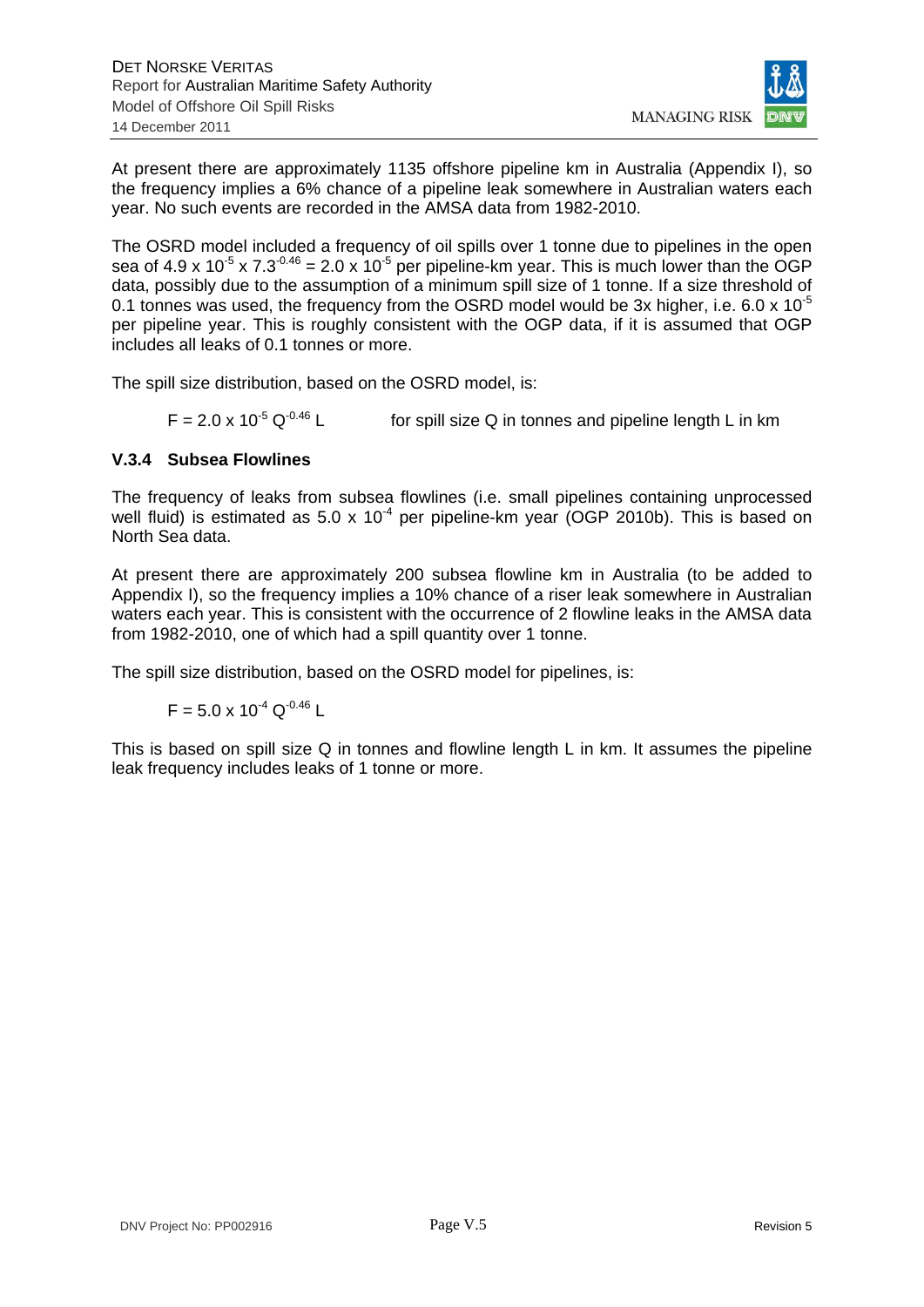

# **V.4 PROCESS EQUIPMENT**

The OSRD model included a frequency of oil spills over 1 tonne due to oil processing of 0.68  $x$  7.3<sup>-0.988</sup> = 0.095 per million tonnes of oil processed per year. In the absence of any more recent data, this frequency is retained. In the previous study (DNV 1999), the spill frequencies were reduced by a factor of 5 to match historical data, so the frequency was 1.9  $x$  10<sup>-2</sup> per platform year.

The spill size distribution, based on the OSRD model, is:

$$
F = 0.019 \text{ Q}^{-0.988} \text{ P}
$$

This is based on spill size Q in tonnes, and oil processing P in million tonnes per year.

The frequency above is for oil platforms. The effect of platform type is:

| Oil platforms | $MF_{type} = 1.0$ |
|---------------|-------------------|
| Gas platforms | $MF_{type} = 0.0$ |

The frequency is for large platforms characteristic of North Sea operations. The effect of platform size and design is assumed as follows, as in the previous study:

| <b>FPSO<sub>s</sub></b> | $MF_{type} = 1.0$  |
|-------------------------|--------------------|
| Unattended platforms    | $MF_{type} = 0.25$ |
| Subsea production       | $MF_{type} = 0.12$ |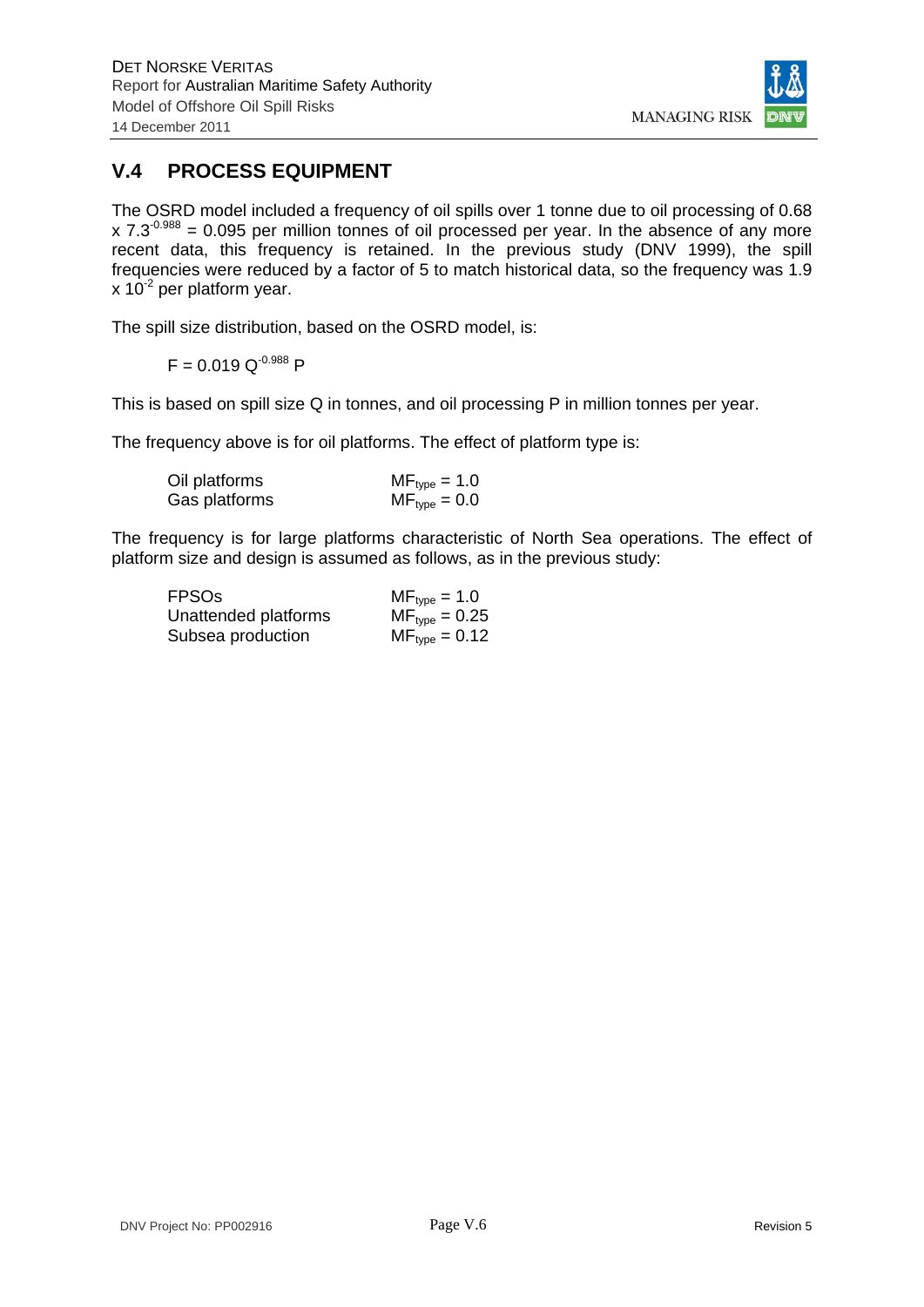

# **V.5 OIL STORAGE AND LOADING**

#### **V.5.1 Crude Oil Storage**

The OSRD model included a frequency of oil spills over 1 tonne due to crude oil storage of 1.6 x 7.3<sup>-0.5</sup> = 0.6 per million tonnes of oil storage capacity per year. In the absence of any more recent data, this frequency is retained.

The spill size distribution, based on the OSRD model, is:

$$
F = 0.6 \, \text{Q}^{-0.5} \, \text{C}
$$
 if  $\text{Q} < \text{C}$ 

This is based on spill size Q in tonnes, and oil storage capacity C in million tonnes.

The frequency is for large platforms characteristic of North Sea operations. The effect of platform size and design is assumed as follows:

FPSOs MFtype = 0.1

#### **V.5.2 Crude Oil Loading**

Based on experience of offshore crude oil loading in the Norwegian Sector up to 1995, the frequency of leaks exceeding 1 tonne was estimated as 4.2 x  $10^{-4}$  per cargo loaded, with the following size distribution:

 $F = 4.2 \times 10^{-4}$  Q<sup>-0.3</sup> T

This is based on spill size Q in tonnes, and number of transfers T per year.

The AMSA data from 1982-2010 records 10 spills with known quantities associated with crude loading, including 8 from the pipeline and 2 from the ship. Of these, 4 exceeded 1 tonne. At present there are approximately 120 offshore crude loadings per year. Assuming this has been roughly constant for most of the historical period, the frequency of spills over 1 tonne would be  $4/(120x29) = 1.1 \times 10^{-3}$  per loading.

Based on spill reports to the Department of Energy covering crude oil loading in the UK Sector during 1982-88, the frequency of leaks exceeding 1 tonne was estimated as 1.0 x  $10<sup>-2</sup>$  per cargo loaded. A frequency function, which attempts to correct for under-reporting of small spills, was estimated as (Technica 1992):

 $F = 0.0103 \text{ Q}^{0.662}$  T

This was also used in the OSRD model and the previous study (DNV 1999).

The wide difference between the UK and Norwegian estimates means that the overall frequencies are very uncertain, although the frequencies of large spills are similar. It is possible that the Norwegian data may have under-reported small spills, but it is also likely that practices have improved since the UK data was collected. The Australian data may also be incomplete, but since it is in between the other two datasets it is considered the most reliable and so is used in the present study in combination with the UK size distribution:

 $F = 1.1 \times 10^{-3}$  Q<sup>-0.662</sup> T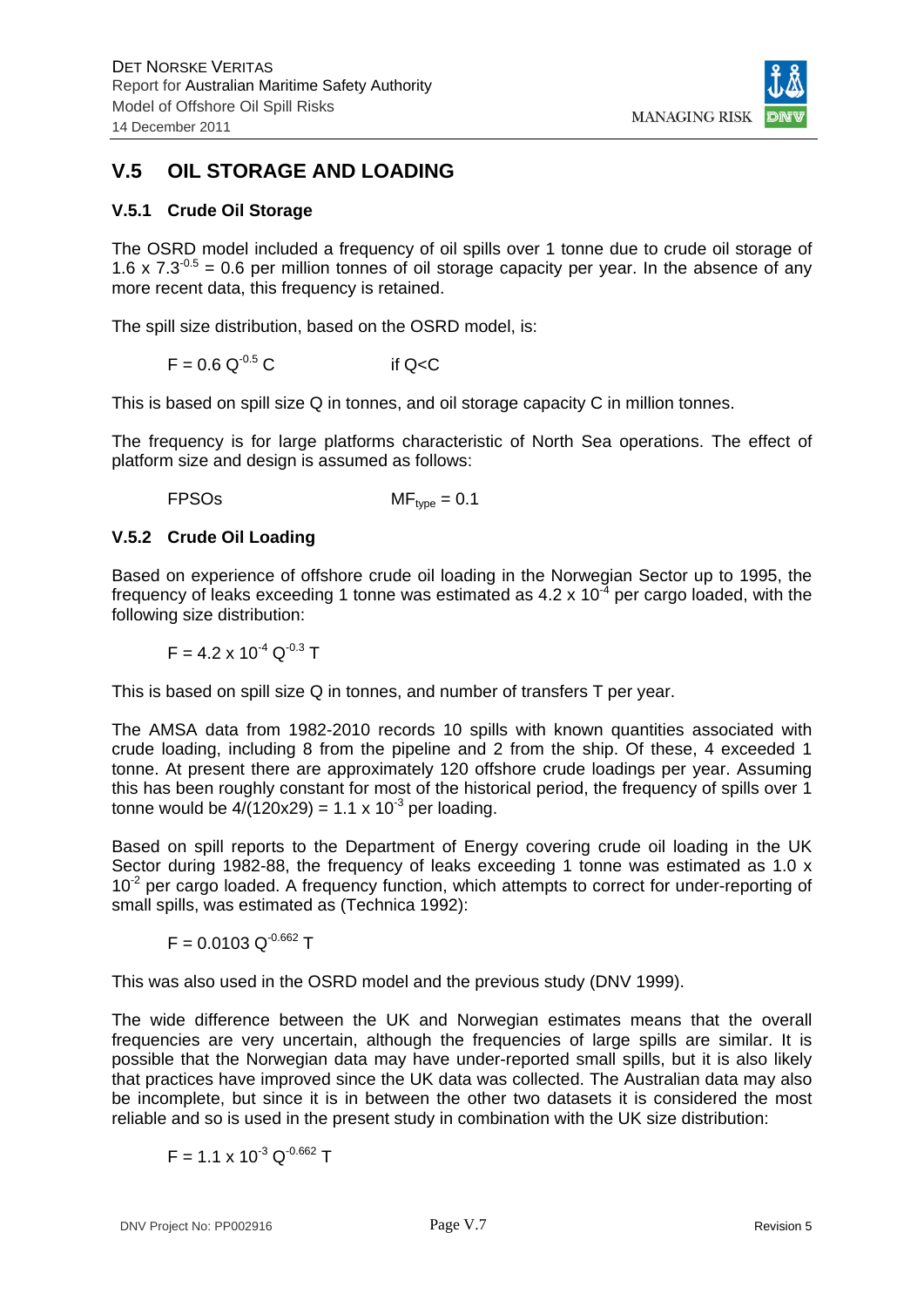

# **V.6 DIESEL USE AND LOADING**

### **V.6.1 Diesel Use and Storage**

The OSRD model included a frequency of oil spills over 1 tonne due to diesel use and storage of 0.14 x 7.3<sup>-0.8</sup> = 2.9 x 10<sup>-2</sup> per platform year. In the previous study (DNV 1999), the spill frequencies were reduced by a factor of 5 to match historical data, so the frequency was 5.8 x  $10^{-3}$  per platform year.

At present there are approximately 72 oil/condensate production platforms in Australia (Appendix I), so the frequency implies 2 diesel spills per year. The AMSA data from 1982- 2010 records 7 diesel spills with known quantities, of which 4 exceeded 1 tonne. The average platform exposure during this period is estimated to be 40 platforms, based on the number in the previous study (DNV 1999). The historical spill frequency is then  $4/(40 \times 29) =$ 3.4 x  $10^{-3}$  per platform year

The spill size distribution, based on the OSRD model, is:

$$
F = 3.4 \times 10^{-3} \, \text{Q}^{-0.8}
$$

The frequency above is for oil platforms. The effect of platform type is:

| Oil platforms | $MF_{type} = 1.0$ |
|---------------|-------------------|
| Gas platforms | $MF_{type} = 0.0$ |

The frequency above is for large platform characteristic of North Sea operations. The effect of platform size and design is assumed as follows:

| <b>FPSO<sub>s</sub></b> | $MF_{type} = 1.0$ |
|-------------------------|-------------------|
| Unattended platforms    | $MF_{type} = 0.1$ |
| Subsea production       | $MF_{type} = 0.0$ |

### **V.6.2 Diesel Loading**

The OSRD model for diesel loading is almost identical to that for diesel use and storage.

The AMSA data from 1982-2010 records only one diesel loading spill with known quantities, which did not exceed 1 tonne. The average platform exposure during this period is estimated to be 40 platforms. The historical spill frequency is then less than  $1/(40 \times 29) = 8.6 \times 10^{-4}$  per platform year.

The spill size distribution, based on the OSRD model, is:

$$
F = 8.6 \times 10^{-4} \text{ Q}^{-0.8}
$$